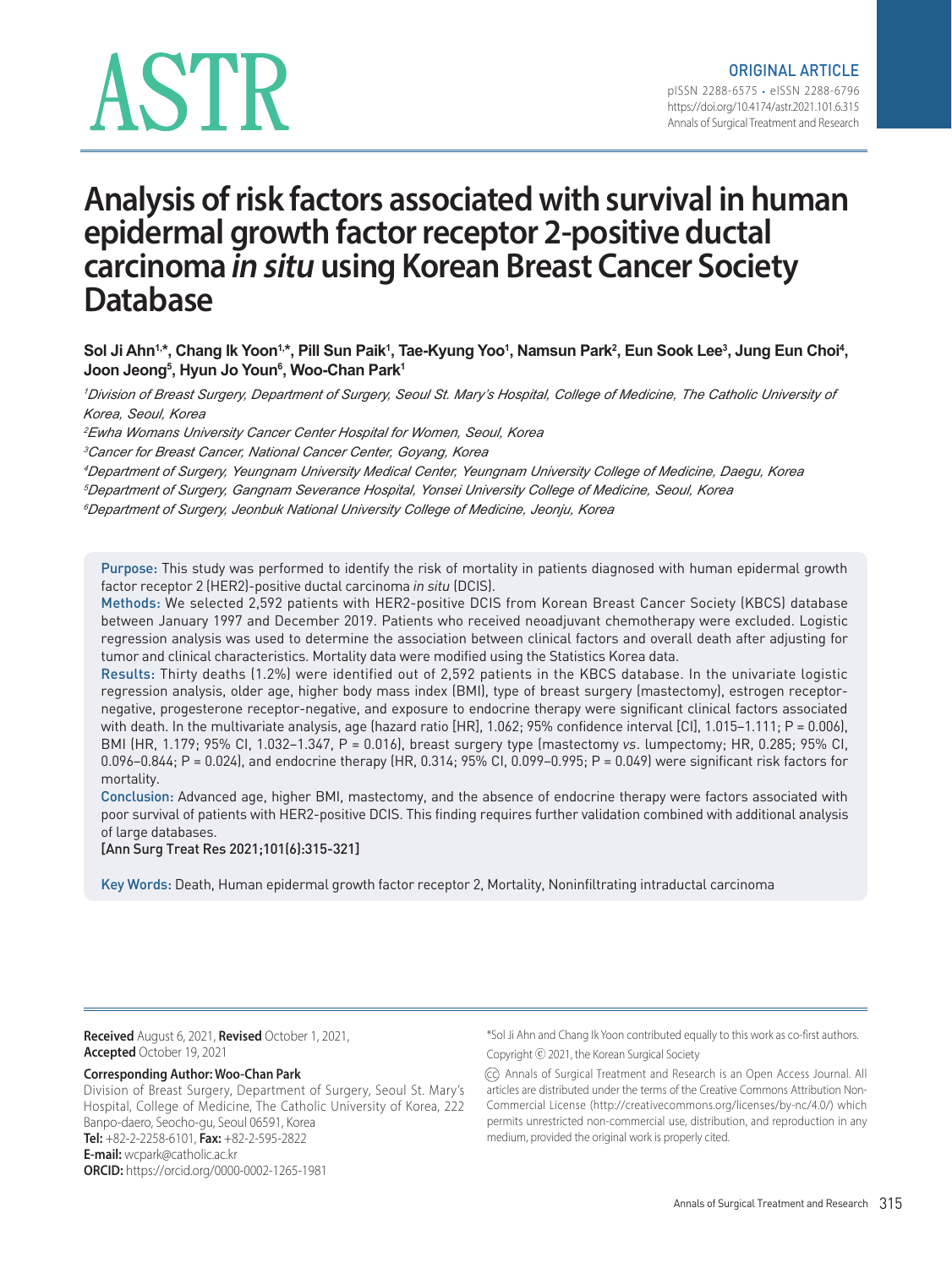

# **INTRODUCTION**

Breast cancer is the most common cancer, and the second most common cause of cancer death among women in South Korea [1]. In 2017, approximately 22,400 new cases of invasive breast cancer occurred, and 2,500 patients died in Korea. Ductal carcinoma in situ (DCIS) accounts for approximately 15%–30% of newly diagnosed breast cancer [1]. DCIS is considered a precursor to invasive breast cancer [2], which explains the intense interest in molecular signaling pathways underlying breast cancer progression. Similar to invasive breast cancer, DCIS has different subtypes based on diverse molecular patterns [3]. Except for the use of tamoxifen in hormone receptor-positive DCIS, effective targeted therapies for other subtypes of DCIS have yet to be reported [4].

Overexpression of human epidermal growth factor receptor 2 (HER2) is associated with a high histological grade, p53 mutations, and absence of estrogen receptor (ER) [5]. In addition, the overexpression of HER2 is related to increased risk of breast cancer [6]. However, few studies have reported the clinical and survival data of patients with HER2-positive DCIS in Korea.

To evaluate the risk of mortality in patients with HER2 positive DCIS, we retrospectively analyzed the clinicopathological characteristics of patients in the Korean Breast Cancer Society Registry (KBCSR) database including 2 groups of patients (with or without death).

#### **METHODS**

#### **Patients**

This retrospective cohort study used nationally representative data collected from the KBCSR database over a 23 year period from January 1997 to December 2019. KBCSR database includes electronic medical data such as age at surgery, weight, height, body mass index (BMI), date of diagnosis, date of surgery, the pathologic status of breast cancer (including DCIS), socioeconomic status, treatment modalities, and overall survival (OS) from nation-wide hospital-based registry. Survival results are updated annually with the support of the National Statistical Office in Korea (Statistics Korea). We analyzed data of patients who had been diagnosed with HER2-positive DCIS and underwent breast surgery. Exclusion criteria were: (1) diagnosis of invasive breast cancer, (2) unknown pathologic information including TNM stage, (3) history of neoadjuvant treatment, and (4) history of adjuvant chemotherapy.

In this study, all individual information was anonymized prior to data processing to comply with the privacy guidelines of the Health Insurance Portability and Accountability Act in Korea. The study protocol was approved by the Institutional Review Board of the Seoul St. Mary Hospital (No. KC21ZIDI0462), which waived the need for informed consent based on the retrospective cohort design. This study was conducted in accordance with the ethical principles of the Declaration of Helsinki.

#### **Statistical methods**

The main outcomes of interest were the differences of patients with and without survival in HER2-positive DCIS. In addition, we identified the clinical characteristics of HER2 positive DCIS. Continuous variables were compared between the 2 groups using the Student t-test or Mann-Whitney U-test. Categorical variables were compared using the chi-square test or Fisher exact test. Univariate and multivariate Cox regression models were used to identify factors associated with OS. The variables used in the multivariate Cox regression models were those that showed statistical significance in the univariate analysis. OS was defined as the period from primary curative surgery to the date of death due to any cause or the last followup. Data of patients who did not manifest an event of interest were censored at the date of the last follow-up.

IBM SPSS Statistics ver. 24 (IBM Corp., Armonk, NY, USA) was used for statistical analyses. Statistical significance was defined as a P-value less than 0.05, and the 95% confidence interval (CI) not including 1 was determined.

### **RESULTS**

#### **Characteristics of the cohort population**

A total of 208,014 registered patients in Korean Breast Cancer Society database were analyzed in this study (Fig. 1). We included 3,355 patients with DCIS and HER2-positive. After excluding 793 patients who underwent neoadjuvant chemotherapy/endocrine therapy or enrolled after 2017, a total of 2,592 patients were included in this study. Among them, 30 patients (1.2%) died. Fifteen of them were identified with the death code (breast cancer, 8; lung cancer, 1; endometrial cancer, 1; extrahepatic bile duct cancer, 1; digestive tract cancer, 1; pneumonia, 1; tuberculosis, 1; and asphyxiation, 1). The median follow-up time was 72 months (range, 1–228 months).

#### **Patients' characteristics according to survival in HER2-positive ductal carcinoma in situ**

Clinical characteristics were grouped according to survival and compared based on survival status (Table 1). Compared with the dead patient, the alive patients were younger (48.25  $\pm$ 9.67 years vs. 53.97  $\pm$  13.42 years, P = 0.027), with a lower BMI  $(22.82 \pm 3.24 \text{ kg/m}^2 \text{ vs. } 24.30 \pm 3.41 \text{ kg/m}^2 \text{, P} = 0.024)$ , treated with breast surgery (mastectomy rate; 35.5% vs. 66.7%,  $P =$ 0.001), progesterone receptor (PR)-positive (72.8% vs. 53.3%, P = 0.011), and received tamoxifen treatment (64.8% vs. 23.3%,  $P <$ 0.001). No statistically significant differences were found in the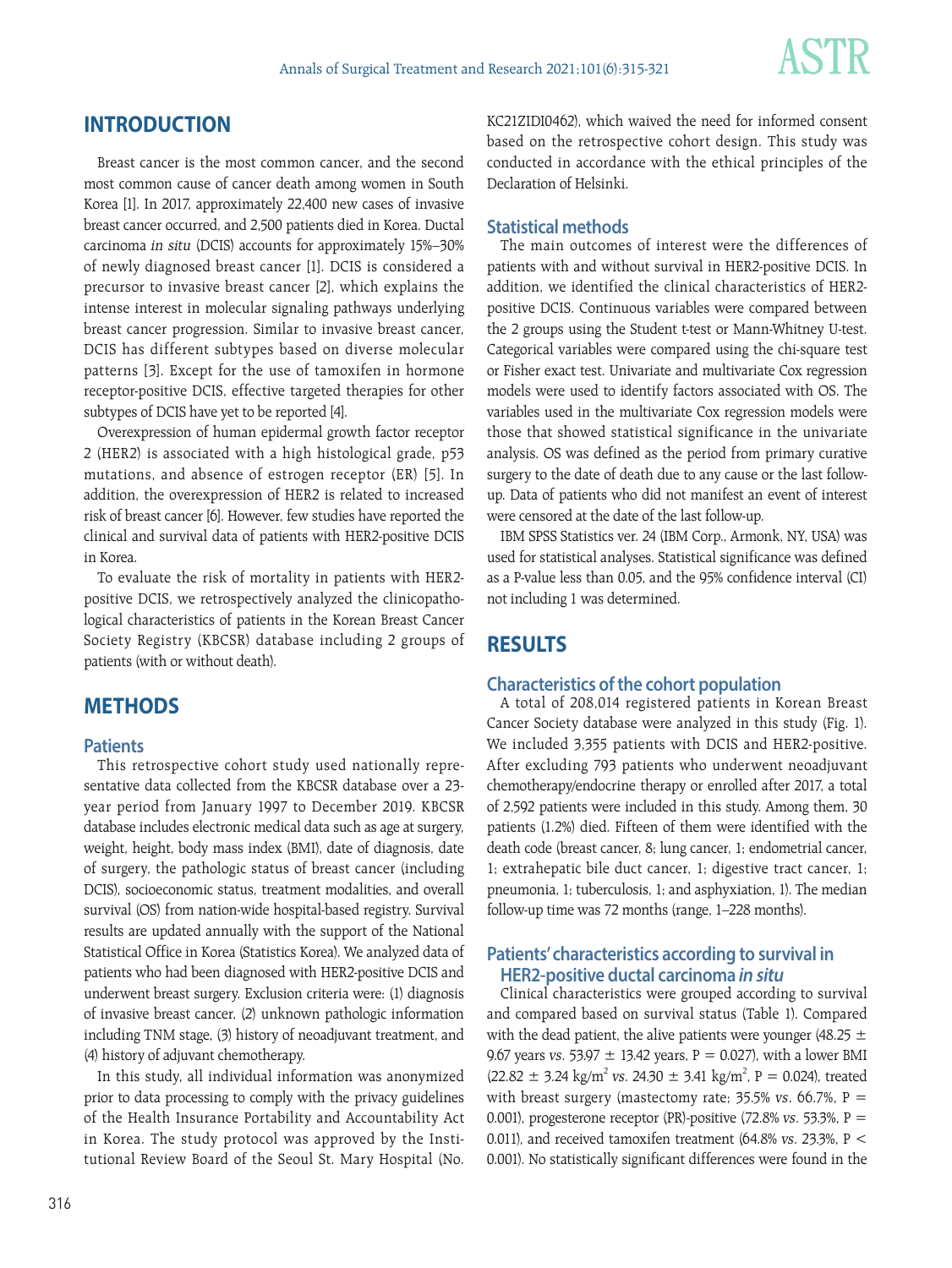

**Fig. 1.** Patient flow diagram outlining the selection and enrollment of eligible participants in this study. HER2, human epidermal growth factor receptor 2; DCIS, ductal carcinoma in situ.

size of DCIS, exposure to radiotherapy, immunohistochemical expression of HER2 (2+ vs. 3+), ER+ expression, nuclear grade, multifocality, presence of breast symptoms (palpability vs. nonpalpability), age at surgery, and family history of breast cancer.

#### **The prognostic role of clinical characteristics in overall survival of patients with HER2-positive ductal carcinoma in situ**

In univariate Cox regression analysis for OS, age at surgery (hazard ratio [HR], 1.056; 95% CI, 1.021–1.092; P = 0.002), BMI (HR, 1.126; 95% CI, 1.016–1.249; P = 0.024), positive PR expression (HR, 0.405; 95% CI, 0.197–0.835; P = 0.014), lumpectomy vs. mastectomy (HR, 0.281; 95% CI, 0.131–0.603;  $P = 0.001$ ), and exposure to endocrine therapy (HR, 0.188; 95% CI, 0.076–0.486; P < 0.001) were significant factors (Table 2). After adjustment for the significant factors in univariate analysis, age at surgery (HR, 1.062; 95% CI, 1.015-1.111;  $P =$ 0.010), BMI (HR, 1.179; 95% CI, 1.032–1.347; P = 0.016), type of breast surgery (HR, 0.285; 95% CI, 0.096–0.844;  $P = 0.024$ ), and exposure to endocrine therapy (HR, 0.314; 95% CI, 0.099–0.995;  $P = 0.049$ ) were significant factors determining the OS (Table 2).

#### **The prognostic impact of clinical characteristics according to surgery type**

Clinical characteristics based on survival in the mastectomy group were compared in Supplementary Table 1. Survival group was associated with lower weight, BMI, and receipt of endocrine therapy, not ER and PR expression. In patients who underwent mastectomy with HER2 positive DCIS, age, weight, BMI, and receipt of endocrine therapy were significant factors in the univariate logistic regression analysis of survival (Supplementary Table 2). When adjusted for age, weight, BMI, and receipt of endocrine therapy was significant factor for survival (HR, 0.067; 95% CI, 0.008–0.543; P = 0.011) (Supplementary Table 2).

Clinical characteristics were compared in patients who

underwent lumpectomy (Supplementary Table 3). Contrary to the results in the mastectomy group, the survival group showed taller and less PR negative in the lumpectomy group. Univariate analysis of survival in lumpectomy group was performed, height, age, PR expression, and multifocality were significant factors for survival (Supplementary Table 4). In the multivariate analysis, height and multifocality were significant factors for survival.

# **DISCUSSION**

Historically, DCIS was treated by total mastectomy. Following the National Surgical Adjuvant Breast and Bowel Project (NSABP) B-17 clinical trial [7], lumpectomy followed by radiotherapy was added as the standard treatment for selected patients. In NSABP B-24, the addition of tamoxifen further reduced the risk of recurrence, especially involving the ipsilateral breast, in patients with hormone receptor-positive DCIS [8]. The use of tamoxifen to treat hormone receptor-positive DCIS is the sole targeted treatment option for DCIS. Similar to invasive breast cancer, DCIS can be classified into various subtypes. However, unlike invasive breast cancer, currently no additional target therapy is available for the other subtype of DCIS. DCISs with high nuclear grade generally show negative ER and manifest HER2 overexpression frequently [9-11]. Overexpression of HER2 in breast cancer is associated with high relapse of breast cancer and higher mortality [12].

In our study, the clinical characteristics of HER2-positive DCIS, survival outcome, and significant factors related to prolonged survival were identified. A total of 30 deaths occurred during a median follow-up of 72 months, resulting in a cumulative mortality rate of 1.2% in our study. Significant variables related to overall death in patients with HER2-positive DCIS were older age, high BMI, total mastectomy, and nonexposure to endocrine therapy.

In the pivotal trials NSABP B-17 and B-24 involving patients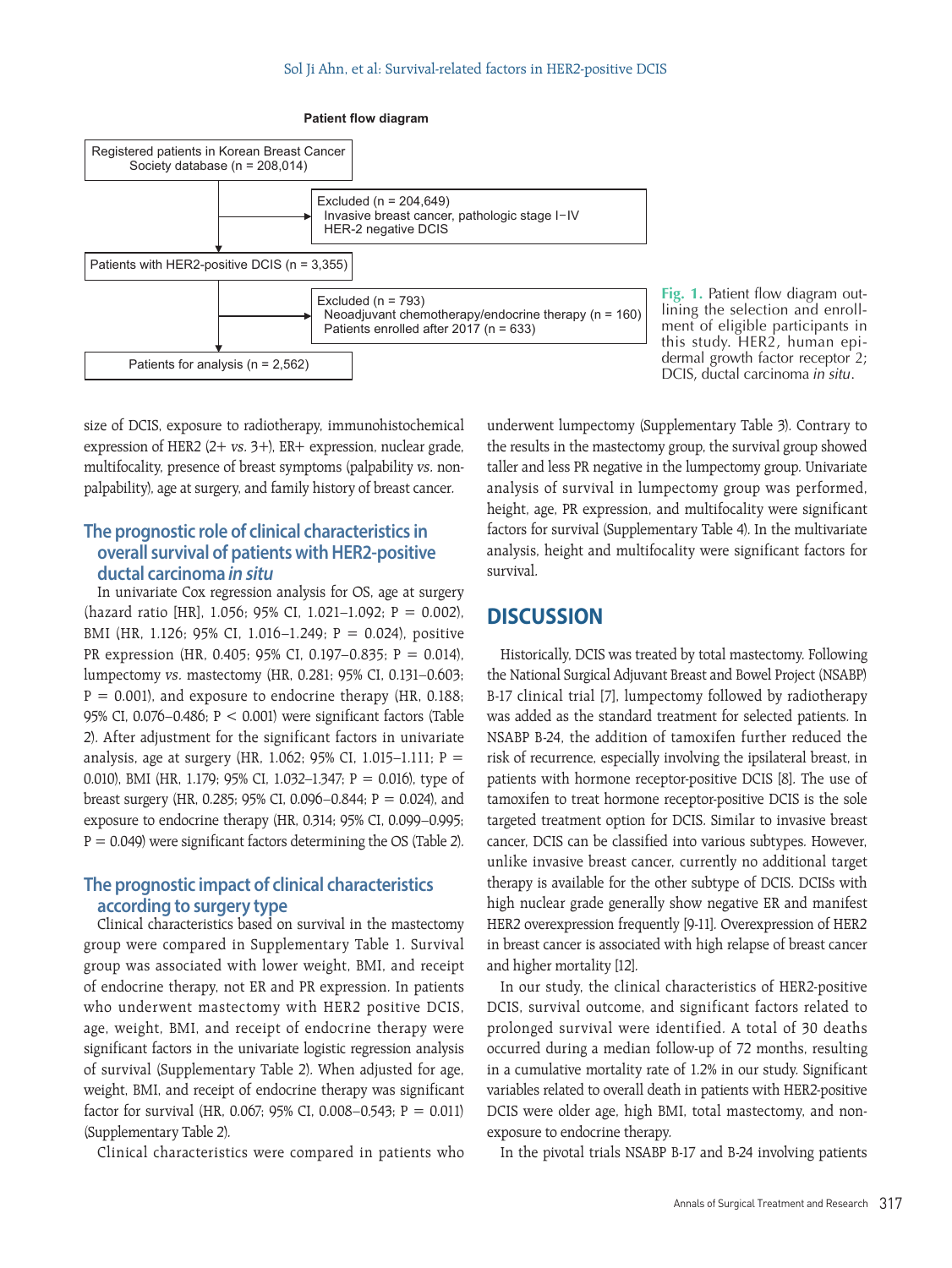

#### **Table 1.** Clinical characteristics associated with survival in patients with HER2-positive DCIS

| Characteristic                  | Survival group                | Death group                 | P-value |
|---------------------------------|-------------------------------|-----------------------------|---------|
| No. of patients                 | 2,532                         | 30                          |         |
| Age $(yr)^{a}$                  | $48.25 \pm 9.67$ (n = 2,531)  | $53.97 \pm 13.415$ (n = 30) | 0.027   |
| Height (cm) <sup>a)</sup>       | $157.79 \pm 5.48$ (n = 2,146) | $156.12 \pm 7.067$ (n = 25) | 0.130   |
| Weight (kg) <sup>a)</sup>       | $56.77 \pm 8.20$ (n = 2,148)  | $59.32 \pm 9.978$ (n = 25)  | 0.124   |
| Body mass index $(kg/m2)a)$     | $22.82 \pm 3.24$ (n = 2,144)  | $24.30 \pm 3.41$ (n = 25)   | 0.024   |
| Family history of breast cancer |                               |                             | 0.502   |
| No                              | 1,796 (70.1)                  | 18(60.0)                    |         |
| Yes                             | 224(8.8)                      | 3(10.0)                     |         |
| Missing                         | 512 (20.2)                    | 9(30.0)                     |         |
| Marriage                        |                               |                             | 0.716   |
| No                              | 159(6.3)                      | 1(3.3)                      |         |
| Yes                             | 1,739 (68.7)                  | 22 (73.3)                   |         |
| Missing                         | 634 (25.0)                    | 7(23.3)                     |         |
| Symptom of breast               |                               |                             | 0.346   |
| No                              | 1,472 (58.1)                  | 20(66.6)                    |         |
| Yes                             | 1,060 (41.9)                  | 10(33.3)                    |         |
| Multifocality                   |                               |                             | 0.498   |
| No                              | 1,759 (69.5)                  | 19(63.3)                    |         |
| Yes                             | 206(8.1)                      | 3(10.0)                     |         |
| Missing                         | 567 (22.4)                    | 8(26.7)                     |         |
| Breast surgery type             |                               |                             | 0.001   |
| Mastectomy                      | 910 (35.9)                    | 20(66.6)                    |         |
| Lumpectomy                      | 1,620 (64.0)                  | 10(33.3)                    |         |
| Missing                         | 2(0.2)                        | 0(0)                        |         |
| Tumor size $(cm)^a$             | $1.87 \pm 2.01$ (n = 1,929)   | $2.16 \pm 2.41$ (n = 22)    | 0.431   |
| Nuclear grade                   |                               |                             | 0.597   |
| I, II                           | 1,051 (41.5)                  | 11(36.7)                    |         |
| Ш                               | 359 (14.2)                    | 5(16.7)                     |         |
| Missing                         | 1,122 (44.3)                  | 14(46.7)                    |         |
| Estrogen receptor               |                               |                             | 0.079   |
| Negative                        | 446 (17.6)                    | 9(30.0)                     |         |
| Positive                        | 2,079 (82.1)                  | 21 (70.0)                   |         |
| Missing                         | 9(0.4)                        | 0(0)                        |         |
| Progesterone receptor           |                               |                             | 0.011   |
| Negative                        | 661 (26.1)                    | 14(46.7)                    |         |
| Positive                        | 1,864 (73.6)                  | 16(53.3)                    |         |
| Missing                         | 7(0.3)                        | 0(0)                        |         |
| HER2 IHC                        |                               |                             | 0.250   |
| $2+$                            | 305 (12.0)                    | 1(3.3)                      |         |
| $3+$                            | 2,227 (88.0)                  | 29 (96.6)                   |         |
| Ki67 $(continuous)^{a}$         | $10.39 \pm 10.11$ (n = 1,374) | $11.60 \pm 7.15$ (n = 10)   | 0.706   |
| Radiotherapy                    |                               |                             | 0.074   |
| Not done                        | 900 (35.5)                    | 13(43.3)                    |         |
| Done                            | 1,333 (52.6)                  | 9(30.0)                     |         |
| Missing                         | 299 (11.8)                    | 8(26.7)                     |         |
| Endocrine therapy               |                               |                             | < 0.001 |
| Not done                        | 625 (24.6)                    | 14(46.7)                    |         |
| Done                            | 1,661(65.6)                   | 7(23.3)                     |         |
| Missing                         | 246 (9.7)                     | 9(30.0)                     |         |

Values are presented as number only, mean  $\pm$  standard deviation, or number (%).

HER2, human epidermal growth factor receptor 2; DCIS, ductal carcinoma in situ; IHC, immunohistochemistry.

a)Missing value.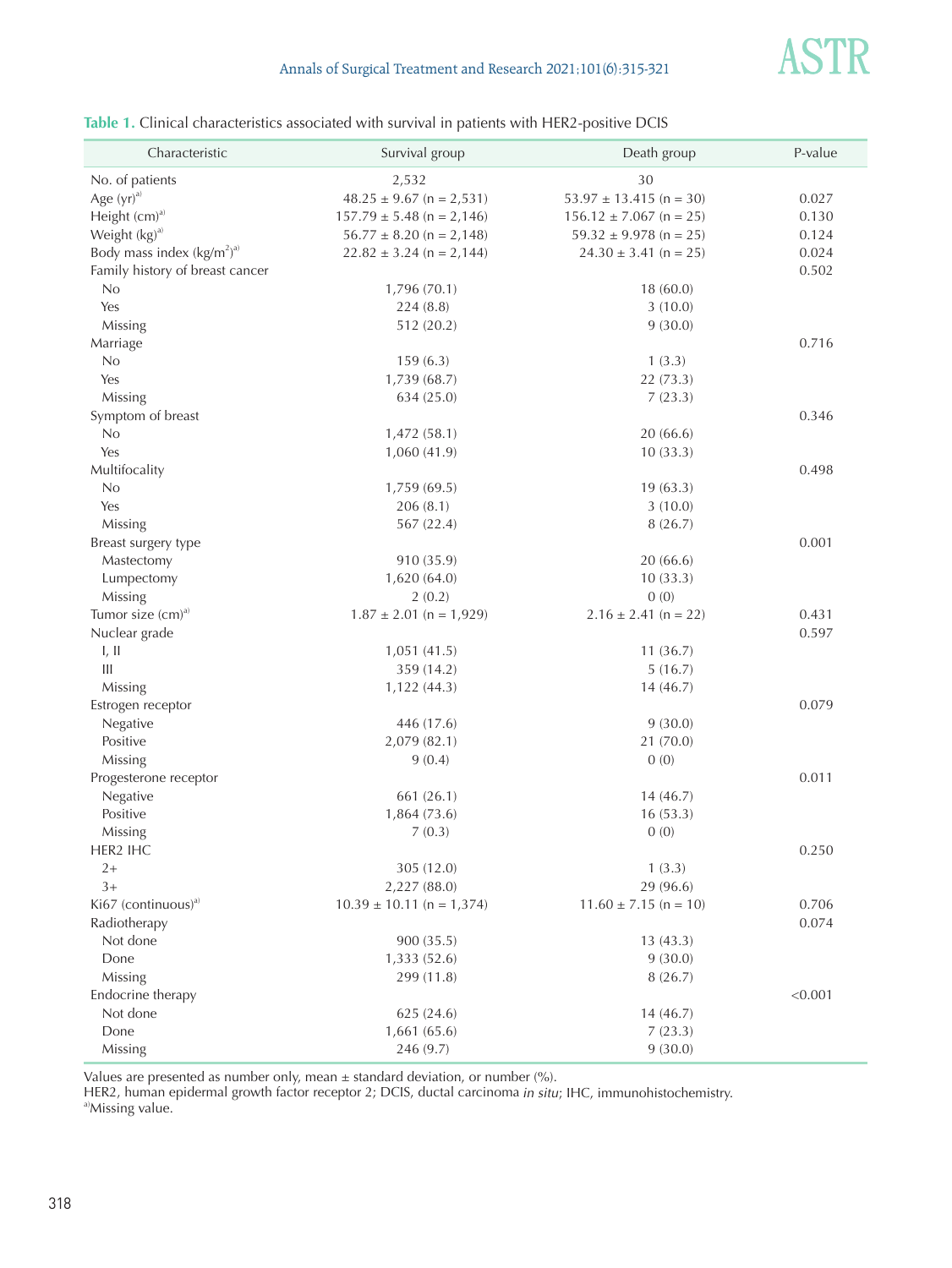| Table 2. Hazard ratios (HRs) and 95% confidence intervals (CIs) for overall survival |  |  |  |
|--------------------------------------------------------------------------------------|--|--|--|
|--------------------------------------------------------------------------------------|--|--|--|

| Variable                        | Univariate analysis    |         | Multivariate analysis  |         |
|---------------------------------|------------------------|---------|------------------------|---------|
|                                 | HR (95% CI)            | P-value | HR (95% CI)            | P-value |
| Age                             | $1.056(1.021 - 1.092)$ | 0.002   | $1.062(1.015 - 1.111)$ | 0.010   |
| Height                          | $0.946(0.880 - 1.017)$ | 0.130   |                        |         |
| Weight                          | 1.034 (0.991-1.079)    | 0.124   |                        |         |
| Body mass index                 | 1.126 (1.016-1.249)    | 0.024   | 1.179 (1.032-1.347)    | 0.016   |
| Family history of breast cancer |                        | 0.644   |                        |         |
| No                              | $\mathbf{1}$           |         |                        |         |
| Yes                             | 1.336 (0.391-4.572)    |         |                        |         |
| Marriage                        |                        | 0.496   |                        |         |
| No                              | $\mathbf{1}$           |         |                        |         |
| Yes                             | 2.012 (0.269-15.021)   |         |                        |         |
| Symptom of breast               |                        | 0.349   |                        |         |
| No                              | $\mathbf{1}$           |         |                        |         |
| Yes                             | $0.694(0.324 - 1.489)$ |         |                        |         |
| Multifocality                   |                        | 0.633   |                        |         |
| No                              | 1                      |         |                        |         |
| Yes                             | 1.348 (0.396-4.595)    |         |                        |         |
| Breast surgery type             |                        | 0.001   |                        | 0.024   |
| Mastectomy                      | $\mathbf{1}$           |         | $\mathbf{1}$           |         |
| Lumpectomy                      | $0.281(0.131 - 0.603)$ |         | $0.285(0.096 - 0.844)$ |         |
| Tumor size                      | 1.067 (0.908-1.254)    | 0.432   |                        |         |
| Nuclear grade                   |                        | 0.599   |                        |         |
| I, II                           | $\mathbf{1}$           |         |                        |         |
| III                             | 1.331 (0.459-3.856)    |         |                        |         |
| Estrogen receptor               |                        | 0.085   |                        |         |
| Negative                        | $\mathbf{1}$           |         |                        |         |
| Positive                        | $0.501(0.228 - 1.100)$ |         |                        |         |
| Progesterone receptor           |                        | 0.014   |                        | 0.250   |
| Negative                        | 1                      |         | 1                      |         |
| Positive                        | $0.405(0.197 - 0.835)$ |         | $0.542(0.191 - 1.539)$ |         |
| HER2 IHC                        |                        | 0.176   |                        |         |
| $2+$                            | 1                      |         |                        |         |
| $3+$                            | 3.972 (0.539-29.261)   |         |                        |         |
| Ki67                            | 1.010 (0.958-1.065)    | 0.706   |                        |         |
| Radiotherapy                    |                        | 0.081   |                        |         |
| Not done                        | $\mathbf{1}$           |         |                        |         |
| Done                            | $0.467(0.199 - 1.098)$ |         |                        |         |
| Endocrine therapy               |                        | < 0.001 |                        | 0.049   |
| Not done                        | 1                      |         | $\mathbf{1}$           |         |
| Done                            | $0.188(0.076 - 0.486)$ |         | $0.314(0.099 - 0.995)$ |         |

HER2, human epidermal growth factor receptor 2; IHC, immunohistochemistry.

with DCIS, the cumulative incidence of all breast-cancerrelated events (including any invasive disease and death) was 13% after radiotherapy in the B-17 and B-24 trials, and 8% after tamoxifen administration in B-24 [7,8]. The cumulative allcause mortality over 15 years was 17.1% in patients exposed to adjuvant radiotherapy in the B-17 trial and 14.4% in the tamoxifen group of B-24 trial [13]. A total of 385 patients (14.7%) died in the treated group of B-17 and B-24 trials. Of the 385 deaths, 72 (18.7%) were attributed to breast cancer. In our study, the cumulative all-cause mortality was lower than in 2 pivotal studies probably due to the short follow-up period of this registry, younger age of enrolled patients, and the administration of adjuvant tamoxifen and radiotherapy.

Our findings suggest that the use of tamoxifen was a significant factor associated with survival, which was consistent with the results of NSABP B-24. The size of DCIS was not significantly related to survival, but total mastectomy was a poor prognostic factor associated with survival and the outcome may be affected by older age or mixed situation such as multifocality and/or larger tumor.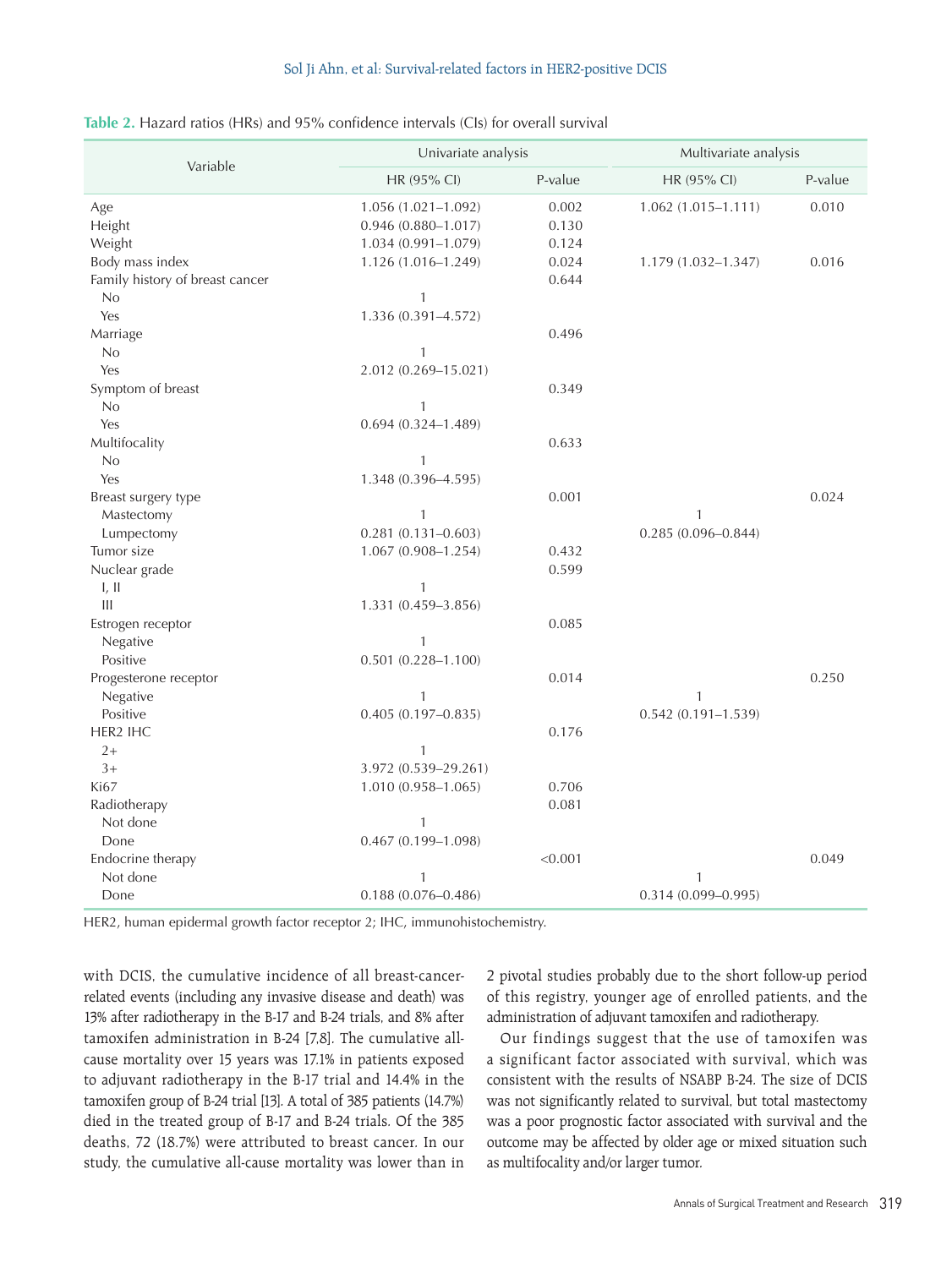

This study has some major limitations. First, there was no relapse data in the registry, and therefore it was not possible to analyze the factors increasing the risk of relapse in patients with HER2-positive DCIS. In addition, the total event of deaths was 30 cases, and the case itself was too small. Therefore, there were some limitations to statistical power. Second, although our sample size was large and included longitudinal data, the findings may not be generalizable to patients in other countries or patients of different ethnicities. Third, our study had a retrospective design based on analysis of the KBCSR registry. Finally, the median follow-up of 72 months was relatively shorter than in other studies.

Despite these limitations, our large population-based study demonstrated that factors such as older age, higher BMI, total mastectomy, and absence of endocrine therapy contributed to poor survival in patients with HER2-positive DCIS. A large-scale external study is needed to validate our findings.

# **SUPPLEMENTARY MATERIALS**

Supplementary Tables 1–4 can be found via https://doi. org/10.4174/astr.2021.101.6.315.

# **ACKNOWLEDGEMENTS**

This article was supported by the Korean Breast Cancer Society.

#### **Conflicts of Interest**

No potential conflict of interest relevant to this article was reported.

#### **ORCID iD**

Sol Ji Ahn: https://orcid.org/0000-0002-8701-0644 Chang Ik Yoon: https://orcid.org/0000-0002-7273-8886 Pill Sun Paik: https://orcid.org/0000-0001-8480-5567 Tae-Kyung Yoo: https://orcid.org/0000-0002-5790-353X Namsun Park: https://orcid.org/0000-0002-2733-2828 Eun Sook Lee: https://orcid.org/0000-0003-1122-8230 Jung Eun Choi: https://orcid.org/0000-0003-2290-6228 Joon Jeong: https://orcid.org/0000-0003-0397-0005 Hyun Jo Youn: https://orcid.org/0000-0002-2407-8537 Woo-Chan Park: https://orcid.org/0000-0002-1265-1981

#### **Author Contribution**

Conceptualization, Formal analysis: CIY Data curation: CIY, SJA, PSP, TKY, WCP Investigation: CIY, SJA Methodology: CIY, SJA, WCP Resources: NP, ESL, JEC, JJ, HJY Supervision: WCP Writing – Original Draft: CIY, SJA Writing – Review & Editing: CIY, WCP

# **REFERENCES**

- 1. Hong S, Won YJ, Park YR, Jung KW, Kong HJ, Lee ES, et al. Cancer Statistics in Korea: incidence, mortality, survival, and prevalence in 2017. Cancer Res Treat 2020; 52:335-50.
- 2. Page DL, Dupont WD, Rogers LW, Landenberger M. Intraductal carcinoma of the breast: follow-up after biopsy only. Cancer 1982;49:751-8.
- 3. Bryan BB, Schnitt SJ, Collins LC. Ductal carcinoma in situ with basal-like phenotype: a possible precursor to invasive basal-like breast cancer. Mod Pathol 2006;19:617-21.
- 4. Allred DC, Anderson SJ, Paik S, Wickerham DL, Nagtegaal ID, Swain SM, et al. Adjuvant tamoxifen reduces subsequent breast cancer in women with estrogen

receptor-positive ductal carcinoma in situ: a study based on NSABP protocol B-24. J Clin Oncol 2012;30:1268-73.

- 5. Hoque A, Sneige N, Sahin AA, Menter DG, Bacus JW, Hortobagyi GN, et al. Her-2/neu gene amplification in ductal carcinoma in situ of the breast. Cancer Epidemiol Biomarkers Prev 2002;11:587-90.
- 6. Curigliano G, Disalvatore D, Esposito A, Pruneri G, Lazzeroni M, Guerrieri-Gonzaga A, et al. Risk of subsequent in situ and invasive breast cancer in human epidermal growth factor receptor 2-positive ductal carcinoma in situ. Ann Oncol 2015;26:682- 7.
- 7. Fisher B, Dignam J, Wolmark N, Mamounas E, Costantino J, Poller W, et al. Lumpectomy and radiation therapy for the treatment

of intraductal breast cancer: findings from National Surgical Adjuvant Breast and Bowel Project B-17. J Clin Oncol 1998; 16:441-52.

- 8. Fisher B, Dignam J, Wolmark N, Wickerham DL, Fisher ER, Mamounas E, et al. Tamoxifen in treatment of intraductal breast cancer: National Surgical Adjuvant Breast and Bowel Project B-24 randomised controlled trial. Lancet 1999;353:1993- 2000.
- 9. Claus EB, Chu P, Howe CL, Davison TL, Stern DF, Carter D, et al. Pathobiologic findings in DCIS of the breast: morphologic features, angiogenesis, HER-2/neu and hormone receptors. Exp Mol Pathol 2001;70:303-16.
- 10. Collins LC, Schnitt SJ. HER2 protein over-